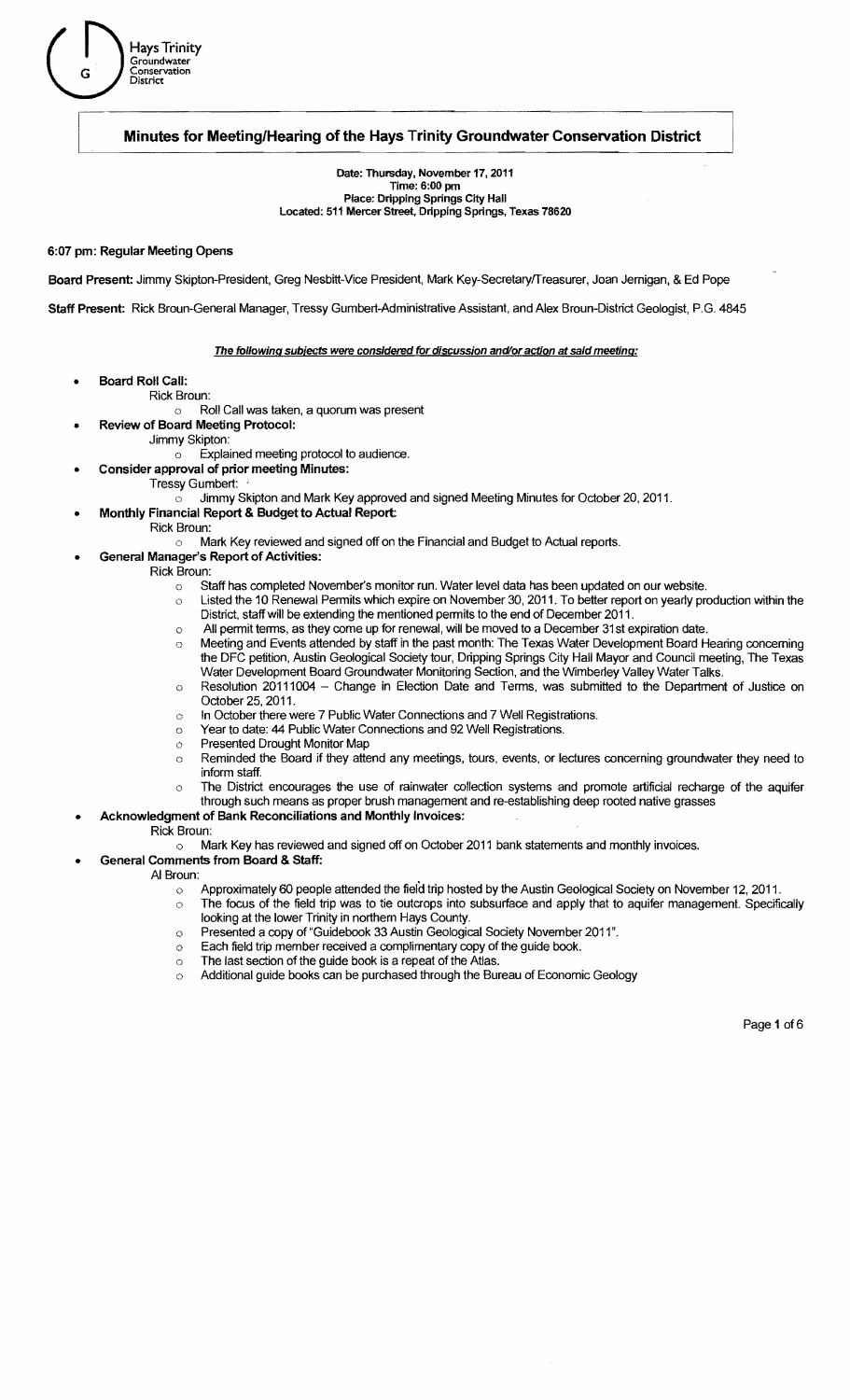# November 17, 2011 Board Minutes continued

# Jimmy Skipton:

- $\circ$  Has received complaints about the City of Wimberley watering the grass at Blue Hole Park during a record drought.
- o The City has used approximately 700,000 gallons of water for the purpose of watering grass at Blue Hole Park.
	- o Still researching issue and would like to add it to next month's meeting agenda.
	- o Recommends that the District order 5-10 copies of Guidebook 33 presented by AI Broun during General Comments from Board & Staff.

## Public Comments: Non-Agenda Items

The following presented: Andrew Backus complimented AI Broun and the Geologic Society on the geologic work that has been done. It is beneficial to GMA 9 as well as the District, and is the foundation for revisions to the Groundwater Availability Model in making it more specific to the District.

# Agenda Items:

Discuss and Possible Actions on:

- 1. Item #8: Review video of Bob Currie's "Exploring the Trinity"
	- Joan Jemigan
		- $\circ$  Bob Currie volunteered to create video to help him meet the requirements to become a Master Naturalist.
		- o Recommends putting the video on the District's website.

## Board & Staff:

- Jimmy Skipton
	- $\circ$  Jim McMeans emailed video to multiple people on 11-14-11, prior to it being reviewed by the District Board. o The video is excellent. Thanked Bob Currie for his work in producing the video.
	- AI Broun
		- $\circ$  Bob Currie is a professional and did a great job creating the video.

#### Public Comments:

None provided

# 2. Item #1: Update on District Transportation

#### Board & Staff:

- Jimmy Skipton
	- o Commissioner Conley notified the District that the county may have a vehicle available.
	- Pleased that the Commissioner tried helping the District by providing the opportunity to purchase a vehicle from the county. However the vehicles available through the county are 96-97 models with 250k miles.
- Rick Broun
	- o Would like to move forward in purchasing a newer vehicle that has a warranty.

#### Public Comments:

None provided

# 3. Item #2: Update on Rule Committee

#### Board & Staff:

Jimmy Skipton

- o Rule Committee has met twice and is scheduled to meet again next Monday, November 21.
- o Hopes to have rule revisions to present to the Board and public within the next 2-3 months.

# Ed Pope

- o The meetings have gone well.
- o A process for reviewing the rules has been developed.

## Public Comments:

None provided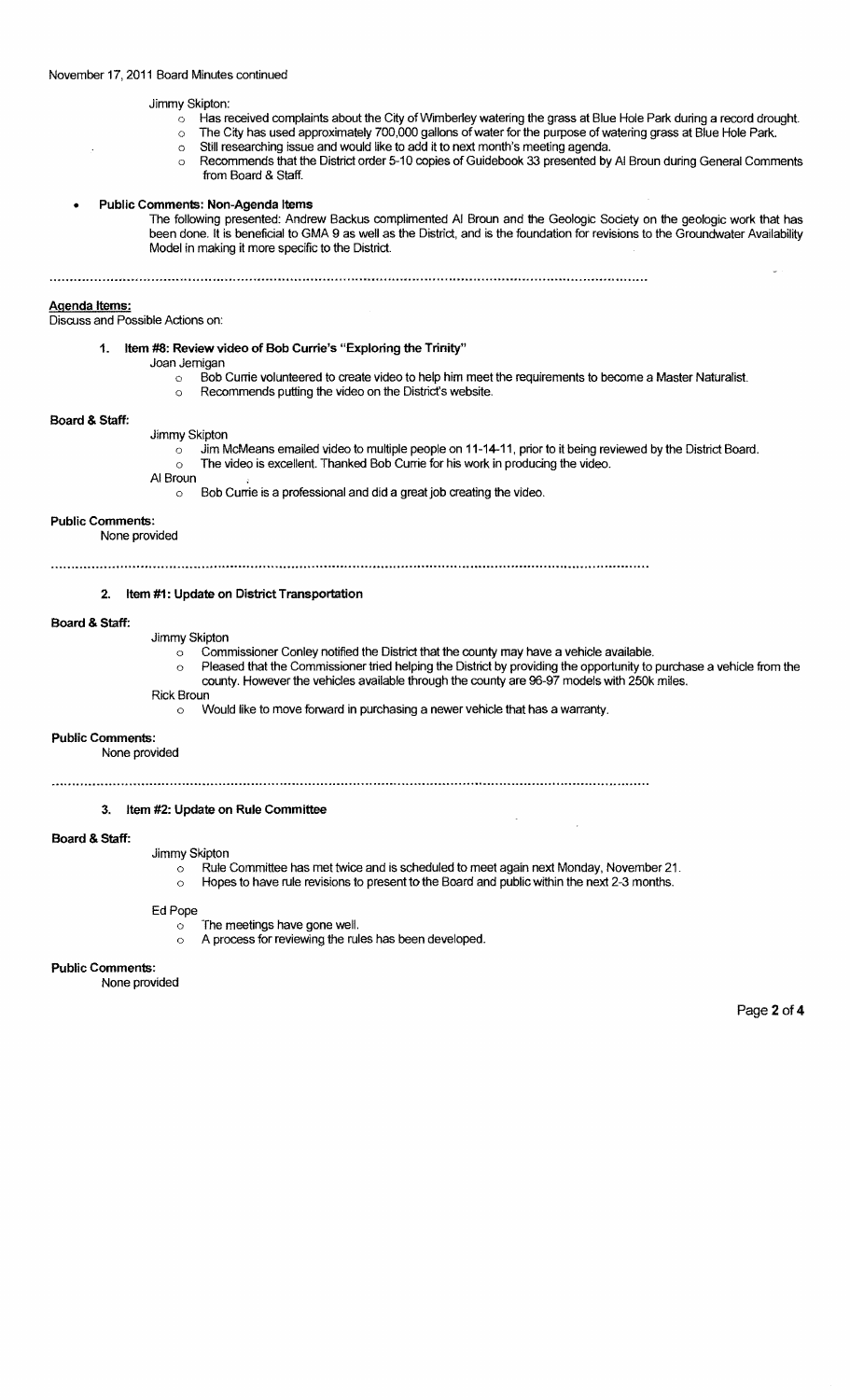| Item #3: Rule Committee Replacement Nomination<br>4.<br>Joan Jemigan nominates John Dupnik, BSEACD                                                                                                                                                                                                                                                                                                                                                   |
|------------------------------------------------------------------------------------------------------------------------------------------------------------------------------------------------------------------------------------------------------------------------------------------------------------------------------------------------------------------------------------------------------------------------------------------------------|
| <b>Public Comments:</b><br>None provided.                                                                                                                                                                                                                                                                                                                                                                                                            |
| Motion<br>Joan Jernigan: Nominate John Dupnik to the Rule Committee.<br>Mark Key: Seconded motion<br>Vote: 5-0 in Favor (Jimmy Skipton, Mark Key, Joan Jemigan, Greg Nesbitt and Ed Pope)                                                                                                                                                                                                                                                            |
| Item #4: Order to Adopt the New Redistricting Plan<br>5.<br>Jimmy Skipton presented order to Board                                                                                                                                                                                                                                                                                                                                                   |
| <b>Public Comments:</b><br>None provided.                                                                                                                                                                                                                                                                                                                                                                                                            |
| Motion<br>Greg Nesbitt: To accept Order as read<br>Jimmy Skipton: Seconded motion<br>Vote: 5-0 in Favor (Jimmy Skipton, Mark Key, Joan Jemigan, Greg Nesbitt and Ed Pope)                                                                                                                                                                                                                                                                            |
| Item #5: Update on lawsuit: Plaintiffs vs. HTGCD<br>6.<br>Plaintiffs: Wimberley Valley Watershed Association (WVWA), Johanna L. Smith, H.K. Acord, Janet Acord, James<br>R. McMeans and David Glenn                                                                                                                                                                                                                                                  |
| Board & Staff:<br>Jimmy Skipton<br>The plaintiff's legal team has submitted to the Judge, their response on the Motion to Abate.<br>$\circ$<br>The District's lawyer has also responded to the Motion to Abate.<br>O<br>The District as spent approximately \$11,000 on the lawsuit.<br>$\circ$<br>During a Wimberley Water Talks meeting, David Baker stated "we should all get along and discuss this matter and<br>$\circ$<br>stay out of court". |
| <b>Public Comments:</b><br>None provided                                                                                                                                                                                                                                                                                                                                                                                                             |
| 7.<br>Item #6: Update on GMA 9                                                                                                                                                                                                                                                                                                                                                                                                                       |
| Board & Staff:<br>Jimmy Skipton<br>There was a hearing yesterday, 11-16-2011 on Wimberley Valley Watershed Association's (WVWA) protest<br>$\circ$<br>against the 30 foot DFC.<br>Fluing Lolen protected the 20 feet BEC in a booring tup unplo ago, couling it chould be reased than 20 feet                                                                                                                                                        |

- o Flying L also protested the 30 foot DFC in a hearing two weeks ago, saying it should be more than 30 foot. Greg Nesbitt
	- $\circ$   $\;\;$  During yesterday's hearing WVWA provided a long detailed argument against the 30 foot DFC.
	- o Ron Fieseler addressed each of WWWA's concerns in his presentation.
	- $\circ$  Texas Water Development Board should have their recommendations by the end of January 2012.
	- o A ruling should be made early to mid February.

Mark Key o Permits for pumping large amounts of water from the Trinity Aquifer are getting approved by Edwards Aquifer Authority (EAA).

Public Comments:

Page 3 of 4